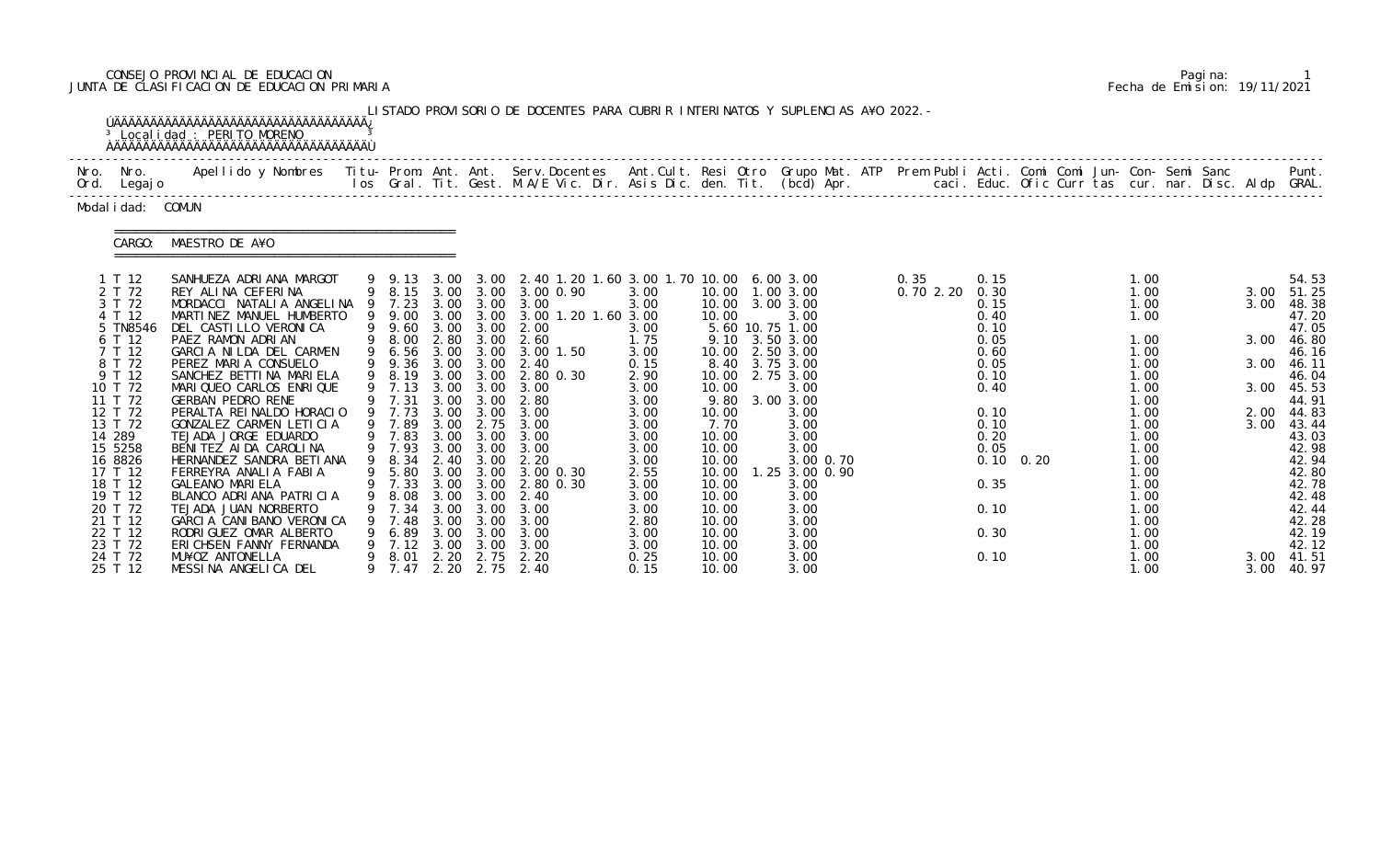# CONSEJO PROVINCIAL DE EDUCACION Pagina: 2 JUNTA DE CLASIFICACION DE EDUCACION PRIMARIA Fecha de Emision: 19/11/2021

|              |                      | <sup>3</sup> Localidad : PERITO MORENO                                                                                                                                                                                            |    |                  |                               |                   | LISTADO PROVISORIO DE DOCENTES PARA CUBRIR INTERINATOS Y SUPLENCIAS A¥O 2022. - |              |                |      |                        |  |      |  |      |  |              |                |
|--------------|----------------------|-----------------------------------------------------------------------------------------------------------------------------------------------------------------------------------------------------------------------------------|----|------------------|-------------------------------|-------------------|---------------------------------------------------------------------------------|--------------|----------------|------|------------------------|--|------|--|------|--|--------------|----------------|
| Nro.<br>Ord. | Nro.<br>Legaj o      | .Apellido y Nombres  Titu- Prom. Ant. Ant.  Serv.Docentes  Ant.Cult. Resi Otro  Grupo Mat. ATP  Prem Publi Acti. Comi Comi Jun- Con- Semi Sanc              Punt.<br>Ios Gral. Tit. Gest. M.A/E Vic. Dir. Asis Dic. den. Tit. (bc |    |                  |                               |                   |                                                                                 |              |                |      |                        |  |      |  |      |  |              |                |
|              | CARGO:               | MAESTRO DE A¥O                                                                                                                                                                                                                    |    |                  |                               |                   |                                                                                 |              |                |      |                        |  |      |  |      |  |              |                |
|              | 26 8725              | MANSILLA JUAN CLEMENTE                                                                                                                                                                                                            |    | 9 6.75           | 3.00                          | 3.00              | 2.40                                                                            | 2.25         | 8.40           |      | 3.00                   |  |      |  |      |  | 3.00         | 40.80          |
|              | 27 T 12              | ORME¥O SILVIA ROSANA                                                                                                                                                                                                              |    | 9 8.08 3.00 3.00 |                               |                   | 3.00                                                                            | 0.55         | 10.00          |      | 3.00                   |  | 0.05 |  | 1.00 |  |              | 40.63          |
|              | 28 9353<br>29 T 12   | SERVIN NILDA DAMIANA<br>LOBOS KARINA ANDREA                                                                                                                                                                                       |    | 9 7.52<br>9 8.57 | 2.80                          | 2.50<br>2.00 2.50 | 2.20<br>2.00                                                                    | 3.00<br>0.15 | 8.40<br>10.00  |      | 3.00<br>3.00           |  |      |  | 1.00 |  | 2.00<br>2.00 | 40.47<br>40.22 |
|              | 30 10592             | DORONUK BETIANA IVETH                                                                                                                                                                                                             | 9  | 8.78             | 1.40                          | 1.75              | 1.10                                                                            | 0.80         | 10.00          |      | 4.25 1.60              |  |      |  |      |  |              | 38.68          |
|              | 31 9983              | ALONSO MARTA LEONOR                                                                                                                                                                                                               |    | 9 7.21           | .80                           | 2.25              | 1.80                                                                            | 0.45         | 10.00          |      | 2.50 0.20              |  |      |  |      |  | 3.00         | 38.21          |
|              | 32 T 72              | VAZQUEZ TAMARA VANINA                                                                                                                                                                                                             |    | 9 7.59           | 2.20                          | 2.75              | 2.20                                                                            | 0.10         | 10.00          |      | 3.00                   |  |      |  | 1.00 |  |              | 37.84          |
|              | 33 8715              | OCARANZA SONI A ALEJANDRA                                                                                                                                                                                                         |    | 9 7.33           | 2.40                          | 3.00              | 2.40                                                                            | 2.20         | 8.40           |      | 3.00                   |  | 0.10 |  |      |  |              | 37.83          |
|              | 34 9484<br>35 9953   | MOLINA ADRIANA GABRIELA<br>ACOSTA GUSTAVO MARCELO                                                                                                                                                                                 |    | 9 8.17           | 2.20<br>.80                   | 2.75<br>2.25      | 1.90<br>1.80                                                                    | 1.85         | 7.70           |      | 2.70<br>2.70           |  | 0.20 |  |      |  |              | 36.47          |
|              | 36 11926             | VEGA NONQUE MARION TAMARA                                                                                                                                                                                                         |    | 8.08<br>7.51     | 0.80                          | $\overline{00}$   | 0.80                                                                            | 0.75<br>1.20 | 6.30<br>10.00  |      | 1.20                   |  | 0.30 |  |      |  | 3.00<br>3.00 | 35.68<br>34.81 |
|              | 37 9737              | VELARDE SANDRA CRISTINA                                                                                                                                                                                                           |    | 9 7.36           | 3.00                          | 2.50              | 3.00                                                                            |              | 7.00           |      | 2.80                   |  |      |  |      |  |              | 34.66          |
|              | 38 10860             | URBAN ELIANA MABEL                                                                                                                                                                                                                |    | 9 8.02           | 3.00                          | 1.50              | 0.80                                                                            | 3.00         | 4.20           |      | 3.00 1.50              |  | 0.20 |  |      |  |              | 34.22          |
|              | 39 9682              | PEREYRA ADRIANA PRISCILA                                                                                                                                                                                                          | 9  | 8.55             | 2.20                          | 2.50              | 1.60                                                                            | 0.10         | 7.00           |      | .001.70                |  | 0.15 |  |      |  |              | 33.80          |
|              | 40 10864             | PINTO ALBA ELIZABETH                                                                                                                                                                                                              |    | 8.77             | 2.60                          | 1.50              | 1.20                                                                            | 2.20         | 3.50           |      | 1. 50                  |  |      |  |      |  | 3.00         | 33.27          |
|              | 41 7683<br>42 9889   | SANDIN FABIOLA PAOLA<br>ALEUY SAIDA LEILA                                                                                                                                                                                         | 9  | 9 7.61<br>8.10   | 3.00                          | 3.00<br>1.80 2.00 | 0.60                                                                            | 0.65         | 10.00<br>10.00 | 0.50 | 0.90                   |  |      |  |      |  |              | 33.11<br>33.05 |
|              | 43 10144             | CONTRERAS CELESTE DAI ANA                                                                                                                                                                                                         |    | 9 8.03           | 1.60                          | 1.50              | 0.90                                                                            | 0.20         | 10.00          |      | 1.00                   |  |      |  |      |  |              | 32.23          |
|              | 44 10353             | CHOQUE GABRIELA DEL VALLE                                                                                                                                                                                                         |    | 9 5.60           | 1.60                          | 1.75              | 1.50                                                                            | 0.20         | 4.90           |      | 2.10                   |  |      |  |      |  |              | 3.00 29.65     |
|              | 45 11928             | AMADO BRENDA NABILA                                                                                                                                                                                                               |    | 7.67             | $\overline{\phantom{0}}$ . 20 | 1.00              |                                                                                 |              | 10.00          |      |                        |  |      |  |      |  |              | 28.87          |
|              | 46 10921             | PINTO EDUARDO OMAR                                                                                                                                                                                                                |    | 8.43             | .20                           | . 50              | 1.30                                                                            | 0.50         | 4.90           |      | 1.80                   |  |      |  |      |  |              | 28.63          |
|              | 47 12213             | VARGAS ERICK ALEXANDER                                                                                                                                                                                                            |    | 6.82             | 0. 60                         | 0.75              |                                                                                 | 0.10         | 10.00          |      |                        |  |      |  |      |  |              | 27.27          |
|              | 48 11687<br>49 11655 | MENDOZA GISELA YANINA<br>CHURIN CAROLINA GISELA                                                                                                                                                                                   |    | 7.30<br>7.50     | 1.40<br>-20                   | . 25<br>. 25      | 0. 80<br>0.60                                                                   | 1.75<br>0.70 | 2.80<br>2.80   |      | 1.25 1.20<br>2.00 0.70 |  | 0.10 |  |      |  |              | 26.75<br>25.85 |
|              | 50 11546             | CHAVEZ MI LENA MABEL                                                                                                                                                                                                              | 9. | 7.90             | 1.00                          | . 25              | 0.90                                                                            |              | 2.80           |      | $1.50$ $1.20$          |  |      |  |      |  |              | 25.55          |
|              | 51 10961             | SALINAS ROMINA GABRIELA                                                                                                                                                                                                           |    | 9 7.78           | 1.00                          | 1.25              | 1.10                                                                            |              | 3.50           |      | 1.50                   |  |      |  |      |  |              | 25.13          |

|  | Pagi na: |                              |
|--|----------|------------------------------|
|  |          | Fecha de Emision: 19/11/2021 |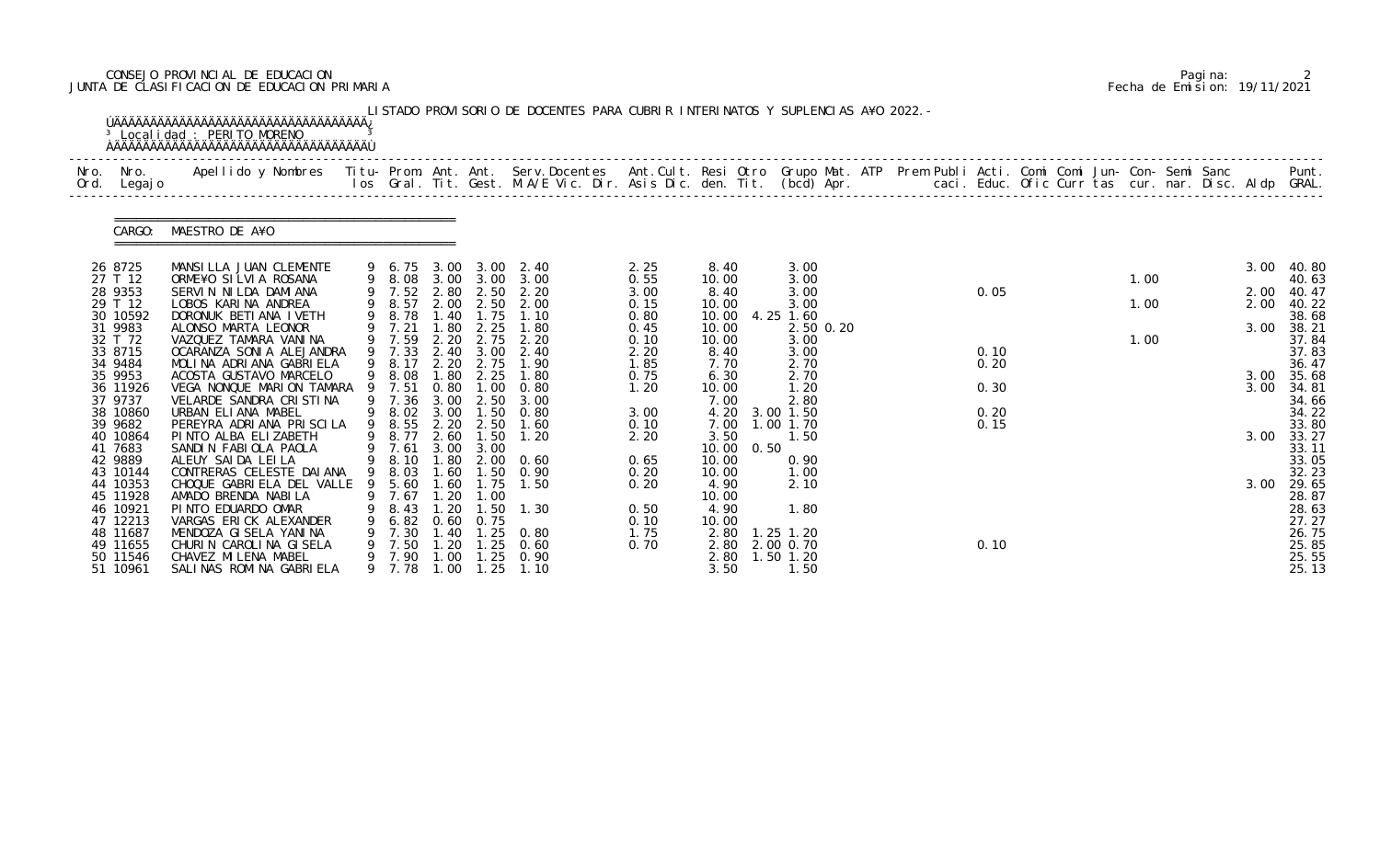# CONSEJO PROVINCIAL DE EDUCACION Pagina: 3 JUNTA DE CLASIFICACION DE EDUCACION PRIMARIA Fecha de Emision: 19/11/2021

| CARGO:                                                                                                                           | MAESTRO DE A¥O                                                                                                                                                                                                                                               |                                 |                                                          |                                                                                                                                                               |                                                      |                                                                                |                                              |  |      |  |              |  |              |                                                                                                 |
|----------------------------------------------------------------------------------------------------------------------------------|--------------------------------------------------------------------------------------------------------------------------------------------------------------------------------------------------------------------------------------------------------------|---------------------------------|----------------------------------------------------------|---------------------------------------------------------------------------------------------------------------------------------------------------------------|------------------------------------------------------|--------------------------------------------------------------------------------|----------------------------------------------|--|------|--|--------------|--|--------------|-------------------------------------------------------------------------------------------------|
| 52 12327<br>53 11752<br>54 12236<br>55 11953<br>56 12259<br>57 12354<br>58 12375<br>59 12502<br>60 12579<br>61 12746<br>62 12580 | ESTREMADOIRO RAFAEL<br>CORTAVI TARTE MI RI AM<br>ORTIZ ERIKA IVANA<br>LEI SSARRAGUE DAI ANA<br>POGONZA MARINA SOLEDAD<br>GALARZA, VANESA<br>SOSA LORENA MARINES<br>GUEVARA MI CAELA ROSA<br>TORRES FRANCO GABRIEL<br>BARBOZA ANA MARIA<br>BERNARD GUI LLERMO | 9 7.28<br>9 7.65<br>9 7.55 0.80 | 9 8.70 0.20 0.25<br>9 7.81 0.20 0.25<br>9 8.72 0.40 0.25 | 9 7.01 3.00 0.50 1.60<br>9 6.84 1.00 1.25 1.00<br>9 8.26 0.40 0.50 0.40<br>9 8.39 1.00 1.00 0.70<br>0.40 0.50 0.40<br>9 7.15 0.60 0.50 0.40<br>1.20 0.50 0.20 | 1.10<br>1.40<br>0.10<br>0.10<br>1.65<br>0.75<br>2.10 | 1.40<br>2.80<br>1.40<br>2.80<br>1.40<br>1.40<br>0.70 1.25 0.30<br>0.70<br>0.70 | 1.20<br>0.50<br>0.60<br>0.30<br>0.60<br>0.60 |  |      |  |              |  | 3.00<br>3.00 | 24.81<br>23.79<br>23.66<br>23.29<br>22.58<br>21.30<br>20.80<br>18.85<br>18.71<br>19.45<br>18.37 |
| CARGO:                                                                                                                           | MAESTRO INTERNADO                                                                                                                                                                                                                                            |                                 |                                                          |                                                                                                                                                               |                                                      |                                                                                |                                              |  |      |  |              |  |              |                                                                                                 |
| 1 11655<br>2 10961<br>3 11546                                                                                                    | CHURIN CAROLINA GISELA<br>SALINAS ROMINA GABRIELA<br>CHAVEZ MILENA MABEL                                                                                                                                                                                     | 6 7.90 1.00                     |                                                          | 6 7.50 1.20 0.75 0.60<br>6 7.78 1.00 1.00 1.10<br>0.20                                                                                                        | 0.70                                                 | 2.80 2.00 0.70<br>3.50<br>2.80 1.50 1.20                                       | 1.50                                         |  | 0.10 |  |              |  |              | 22.35<br>21.88<br>20.60                                                                         |
| CARGO:                                                                                                                           | MAESTRO ESP. EDUC. ARTI STI CA: PLASTI CA                                                                                                                                                                                                                    |                                 |                                                          |                                                                                                                                                               |                                                      |                                                                                |                                              |  |      |  |              |  |              |                                                                                                 |
| 1 T 72<br>2 T 12                                                                                                                 | TORRES DAI ANA ELIZABETH<br>LEVIPICHUN PAOLA A                                                                                                                                                                                                               |                                 | 9 8.29 1.80 2.25<br>9 7.71 3.00 3.00 2.00                | 1.80                                                                                                                                                          | 0.95                                                 | 10.00<br>10.00                                                                 | 2.70<br>3.00                                 |  |      |  | 1.00<br>1.00 |  | 3.00         | 39.84<br>39.66                                                                                  |

|  | Pagi na: |                              |
|--|----------|------------------------------|
|  |          | Fecha de Emision: 19/11/2021 |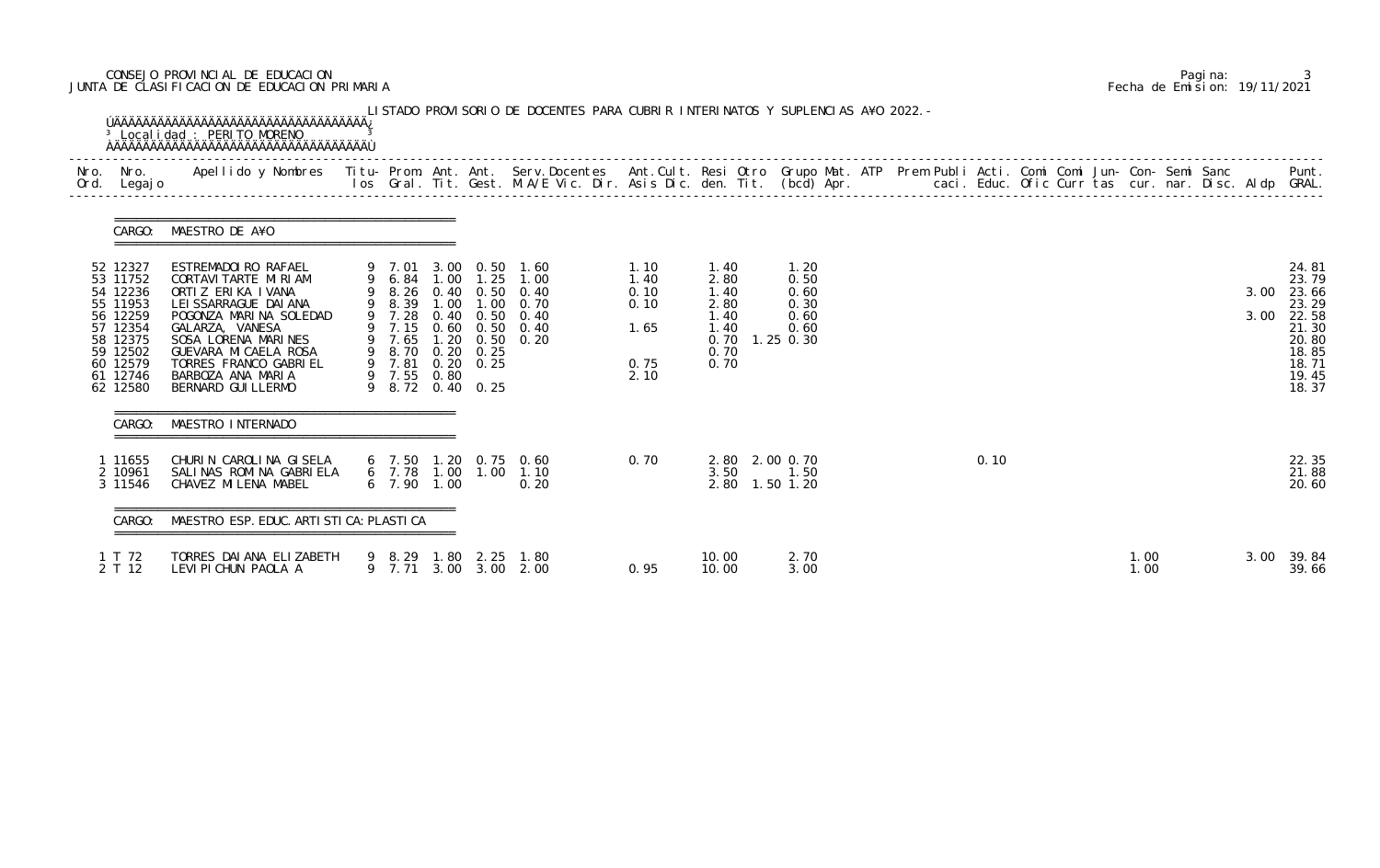# CONSEJO PROVINCIAL DE EDUCACION Pagina: 4 JUNTA DE CLASIFICACION DE EDUCACION PRIMARIA Fecha de Emision: 19/11/2021

| Nro.<br>Ord. | Nro.<br>Legaj o                                    | Apellido y Nombres  Titu- Prom. Ant. Ant.  Serv.Docentes  Ant.Cult. Resi Otro  Grupo Mat. ATP  Prem Publi Acti. Comi Comi Jun- Con- Semi Sanc                Punt.<br>Ios Gral. Tit. Gest. M.A/E Vic. Dir. Asis Dic. den. Tit. (b |        |                                        |                      |                                                    |                                                |              |                                           |                                   |  |      |  |              |      |                                           |
|--------------|----------------------------------------------------|-----------------------------------------------------------------------------------------------------------------------------------------------------------------------------------------------------------------------------------|--------|----------------------------------------|----------------------|----------------------------------------------------|------------------------------------------------|--------------|-------------------------------------------|-----------------------------------|--|------|--|--------------|------|-------------------------------------------|
|              | CARGO:                                             | MAESTRO ESP. EDUC. ARTI STI CA: PLASTI CA                                                                                                                                                                                         |        |                                        |                      |                                                    |                                                |              |                                           |                                   |  |      |  |              |      |                                           |
|              | 3 12079<br>4 11599<br>5 12386<br>6 11647           | VARELA ROBERTS JORGE<br>FERRAROTTI ALEJO<br>LOPEZ GASTON DAMIAN<br>ESQUIVEL MARIELA NOEMI                                                                                                                                         |        |                                        |                      | 9 7.56 0.60 0.75<br>9 8.23 0.40 0.50               | 9 7.12 3.00 1.25 1.00<br>9 7.55 0.80 1.00 0.20 |              | 10.00<br>3.50<br>1.40<br>1.50             | 1.50                              |  |      |  |              |      | 27.91<br>26.37<br>19.53<br>20.05          |
|              | CARGO:                                             | PES ED. ARTISTICA: PLASTICO VISUAL                                                                                                                                                                                                |        |                                        |                      |                                                    |                                                |              |                                           |                                   |  |      |  |              |      |                                           |
|              | 1 T 12<br>2 12079<br>3 11599<br>4 12386<br>5 11647 | LEVI PI CHUN PAOLA A 9 7.71 3.00 3.00 2.00<br>VARELA ROBERTS JORGE<br>FERRAROTTI ALEJO<br>LOPEZ GASTON DAMIAN<br>ESQUIVEL MARIELA NOEMI                                                                                           |        |                                        |                      | 9 7.56 0.60 0.75<br>9 8.23 0.40 0.50               | 9 7.12 3.00 1.25 1.00<br>9 7.55 0.80 1.00 0.20 | 0.95         | 10.00<br>10.00<br>3.50<br>1.40<br>1.50    | 3.00<br>1.50                      |  |      |  | 1.00         |      | 39.66<br>27.91<br>26.37<br>19.53<br>20.05 |
|              | CARGO:                                             | MAESTRO ESP. EDUC. ARTI STI CA: MUSI CA                                                                                                                                                                                           |        |                                        |                      |                                                    |                                                |              |                                           |                                   |  |      |  |              |      |                                           |
|              | T 72<br>2 9534<br>3 T 72<br>4 12122<br>5 12581     | MORDACCI NATALIA ANGELINA<br>VELOSO TANIA AYELEN<br>TORRES KAREN ELIZABETH<br>PEREZ MARCELO GUSTAVO<br>AMADO SAMIR YUSEF                                                                                                          | 9<br>9 | 7.43<br>8.35<br>7.54<br>9 7.27<br>8.61 | 3.00<br>2.00<br>1.20 | 3.00<br>2.50<br>$\overline{.50}$<br>0.60 0.75 0.60 | 3.00<br>1.70<br>1.00<br>$0.20$ $0.25$ $0.20$   | 3.00<br>0.20 | 10.00<br>10.00<br>10.00<br>10.00<br>10.00 | 3.00 3.00<br>2.40<br>1.50<br>0.90 |  | 0.15 |  | 1.00<br>1.00 | 3.00 | 48.58<br>36.15<br>32.74<br>29.12<br>28.26 |

|  | Pagi na: |                              |
|--|----------|------------------------------|
|  |          | Fecha de Emision: 19/11/2021 |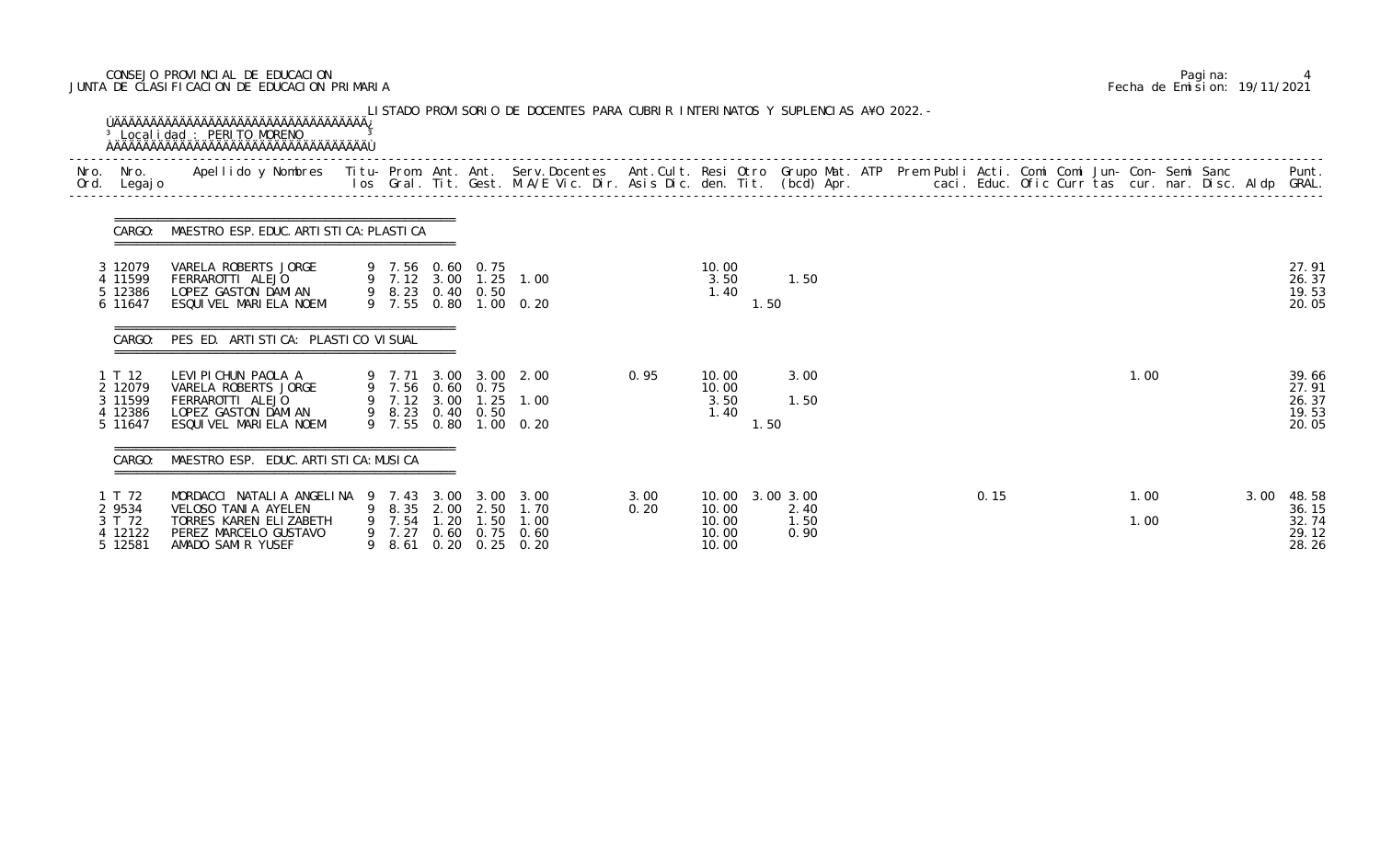# CONSEJO PROVINCIAL DE EDUCACION Pagina: 5 JUNTA DE CLASIFICACION DE EDUCACION PRIMARIA Fecha de Emision: 19/11/2021

|              |                                                                      | <sup>3</sup> Localidad : PERITO MORENO                                                                                                                   |        |                                                          |                                                         |                                                              | LISTADO PROVISORIO DE DOCENTES PARA CUBRIR INTERINATOS Y SUPLENCIAS A¥O 2022. -                                                 |                                              |                                                                   |                                                              |  |                                      |  |                                      |                      |                                                         |
|--------------|----------------------------------------------------------------------|----------------------------------------------------------------------------------------------------------------------------------------------------------|--------|----------------------------------------------------------|---------------------------------------------------------|--------------------------------------------------------------|---------------------------------------------------------------------------------------------------------------------------------|----------------------------------------------|-------------------------------------------------------------------|--------------------------------------------------------------|--|--------------------------------------|--|--------------------------------------|----------------------|---------------------------------------------------------|
| Nro.<br>Ord. | Nro.<br>Legaj o                                                      | Apellido y Nombres - Titu- Prom. Ant. Ant. Serv.Docentes - Ant.Cult. Resi Otro Grupo Mat. ATP - Prem Publi Acti. Comi Comi Jun- Con- Semi Sanc           |        |                                                          |                                                         |                                                              | los Gral. Tit. Gest. M.A/E Vic. Dir. Asis Dic. den. Tit. (bcd) Apr.        caci. Educ. Ofic Curr tas cur. nar. Disc. Aldp GRAL. |                                              |                                                                   |                                                              |  |                                      |  |                                      |                      | Punt.                                                   |
|              | CARGO:                                                               | PES ED. ARTISTICA: MUSICA                                                                                                                                |        |                                                          |                                                         |                                                              |                                                                                                                                 |                                              |                                                                   |                                                              |  |                                      |  |                                      |                      |                                                         |
|              | 1 T 72                                                               | MORDACCI NATALIA ANGELINA 9 7.43                                                                                                                         |        |                                                          |                                                         | 3.00 3.00                                                    | 3.00                                                                                                                            | 3.00                                         | 10.00 3.00 3.00                                                   |                                                              |  | 0.15                                 |  | 1.00                                 | 3.00                 | 48.58                                                   |
|              | 2 9534<br>3 T 72<br>4 12122<br>5 12581                               | VELOSO TANIA AYELEN<br>TORRES KAREN ELIZABETH<br>PEREZ MARCELO GUSTAVO<br>AMADO SAMIR YUSEF                                                              |        | 9 8.35 2.00 2.50<br>9 7.54<br>9 7.27                     | 1.20                                                    | 1.50                                                         | 1.70<br>1.00<br>0.60 0.75 0.60<br>9 8.61 0.20 0.25 0.20                                                                         | 0.20                                         | 10.00<br>10.00<br>10.00<br>10.00                                  | 2.40<br>1.50<br>0.90                                         |  |                                      |  | 1.00                                 |                      | 36.15<br>32.74<br>29.12<br>28.26                        |
|              | CARGO:                                                               | MAESTRO ESP. DE EDUCACION FISICA                                                                                                                         |        |                                                          |                                                         |                                                              |                                                                                                                                 |                                              |                                                                   |                                                              |  |                                      |  |                                      |                      |                                                         |
|              | 1 T 72<br>2 T 72<br>3 T 12<br>4 9471<br>5 7864<br>6 8564             | CURTO SEBASTI AN NELSON<br>ROMEO MARCOS FERNANDO<br>RIVERA ESCOBAR PAULINA<br>OBREGON MARIO ARIEL<br>TEJEDOR NATALIA SABRINA<br>GIMENEZ VI VI ANA MARIEL |        | 9 7.50<br>9 7.67<br>9 7.20<br>9 7.87<br>9 6.17<br>9 8.00 | 3.00<br>2.40<br>2.80                                    | 2.60 3.00<br>2.75<br>3.00<br>2.80 3.00                       | 3.00 3.00<br>3.00 3.00 3.00<br>2.20<br>1.70<br>1.60<br>0.80                                                                     | 3.00<br>3.00<br>1.55<br>0.40<br>1.00<br>1.85 | 10.00<br>10.00<br>10.00<br>10.00<br>10.00<br>10.00                | 3.00<br>3.00<br>3.00<br>2.40<br>$1.25$ 2.40<br>$1.25$ $1.20$ |  | 1.20<br>0.05<br>0.05<br>0.35<br>0.75 |  | 1.00<br>1.00<br>1.00<br>1.00<br>1.00 | 2.00<br>3.00<br>2.00 | 2.00 45.70<br>44.72<br>42.60<br>39.87<br>38.97<br>37.90 |
|              | 7 10809<br>8 11005<br>9 7684<br>10 8541                              | SCHENFFELDT DARIANA<br>BEITIA BRUNO ARIEL<br>ZANUTTI NI FERNANDO<br>ENRIQUE VI VI ANA OLGA                                                               |        | 9 7.69<br>9 7.20<br>9 7.96 3.00 3.00<br>8.43             | 1.60<br>1.20<br>3.00                                    | 1.75<br>1.50<br>3.00                                         | 1.30<br>1.30<br>0.20<br>0. 60                                                                                                   | 0.60<br>0.30<br>1.60<br>2.75                 | 10.00<br>10.00<br>10.00<br>5.60                                   | 1.80<br>1.80<br>0.10<br>0.90                                 |  | 0.10<br>0.10<br>0.95                 |  |                                      | 3.00<br>3.00         | 36.84<br>35.30<br>34.96<br>34.23                        |
|              | 11 11473<br>12 11308<br>13 11168<br>14 11038<br>15 11052<br>16 11424 | DONOSO ARACELLI STEFANIA<br>ARBE BERRA DARIAN<br>LOPEZ LI LI ANA LORENA<br>SANDOVAL CARLA ANAHI<br>FARINELLI LUIS MIGUEL<br>ELENA DARDO IMANOL           | 9<br>9 | 7.57<br>7.78<br>6.97<br>7.21<br>7.65<br>7.23             | -20<br>. 20<br>2.60<br>.00 <sub>1</sub><br>1.20<br>1.20 | .25<br>l. 50<br>.50<br>$\overline{\phantom{0}}$ . 25<br>1.50 | 1.10<br>1.20<br>0.20<br>$1.00 \t 0.40$                                                                                          | 0.25<br>3.00<br>0.10                         | 10.00<br>1.75<br>10.00<br>4.20<br>10.00<br>1.00<br>10.00<br>10.00 | 1.50<br>1.80<br>0.30                                         |  |                                      |  | 1.00                                 |                      | 32.62<br>31.48<br>30.27<br>29.76<br>29.35<br>29.13      |

|  | Pagi na: |                              |
|--|----------|------------------------------|
|  |          | Fecha de Emision: 19/11/2021 |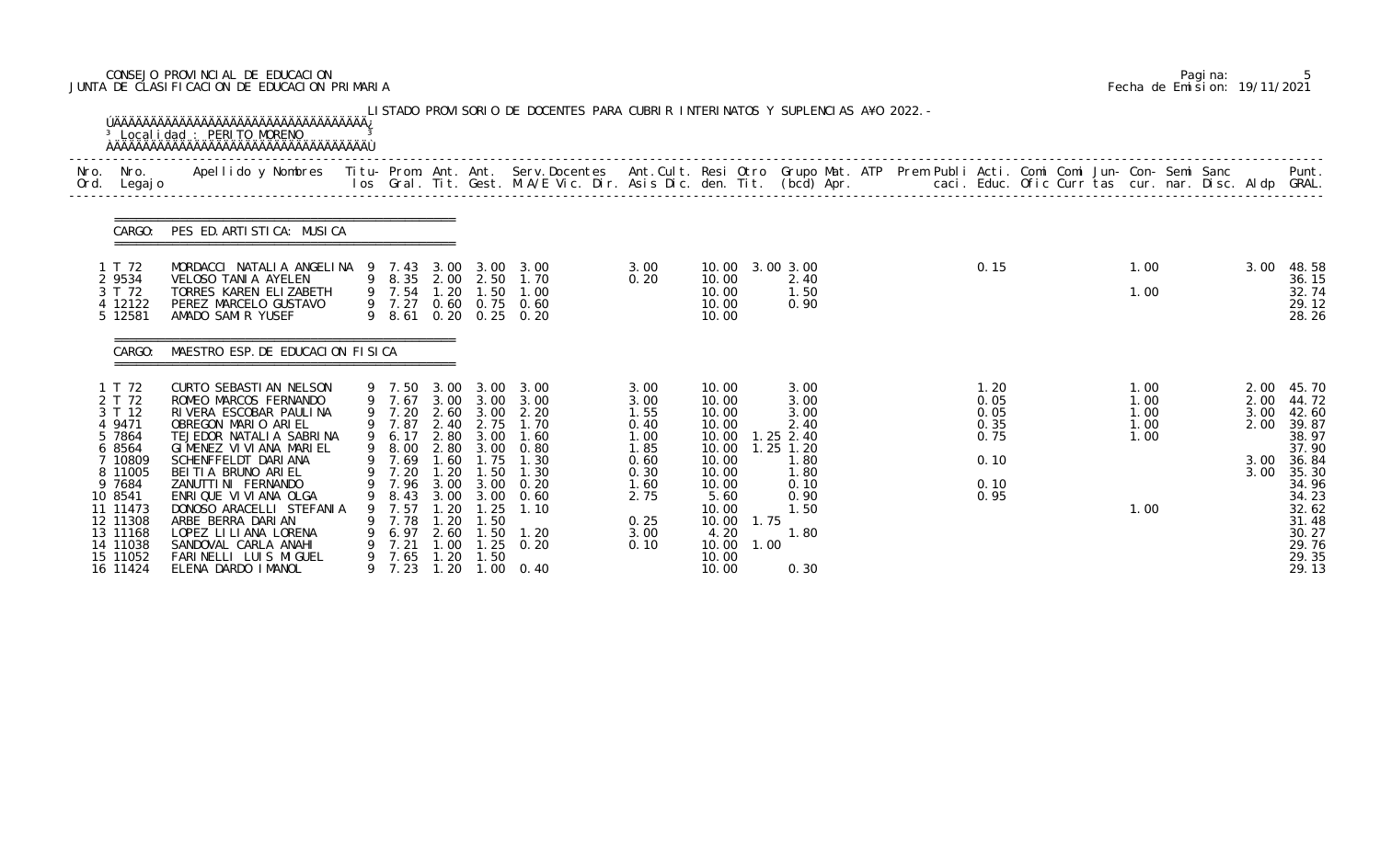# CONSEJO PROVINCIAL DE EDUCACION Pagina: 6 JUNTA DE CLASIFICACION DE EDUCACION PRIMARIA Fecha de Emision: 19/11/2021

| Nro.<br>Ord. | Nro.<br>Legaj o                                                                                                      | Apellido y Nombres - Titu- Prom. Ant. Ant. Serv.Docentes - Ant.Cult. Resi Otro Grupo Mat. ATP Prem Publi Acti. Comi Comi Jun- Con- Semi Sanc - - - Punt.<br>Ios Gral. Tit. Gest. M.A/E Vic. Dir. Asis Dic. den. Tit. (bcd) Apr. -           |                                                          |                      |                                                               |                                                                         |                                              |                                         |              |  |  |  |  |                                                                                        |
|--------------|----------------------------------------------------------------------------------------------------------------------|---------------------------------------------------------------------------------------------------------------------------------------------------------------------------------------------------------------------------------------------|----------------------------------------------------------|----------------------|---------------------------------------------------------------|-------------------------------------------------------------------------|----------------------------------------------|-----------------------------------------|--------------|--|--|--|--|----------------------------------------------------------------------------------------|
|              | CARGO:                                                                                                               | MAESTRO ESP. DE EDUCACION FISICA                                                                                                                                                                                                            |                                                          |                      |                                                               |                                                                         |                                              |                                         |              |  |  |  |  |                                                                                        |
|              | 17 12252<br>18 12084<br>19 12718<br>20 12419<br>21 11094<br>22 11927<br>23 12444<br>24 12866<br>25 12831<br>26 12421 | ESCUDERO ERIC<br>CAYUN FRANCO EMANUEL<br>AVI LA CAMI LA BELEN<br>HARO PRISCILA MACARENA<br>SOSA MARIO EDGARDO<br>GABRIELLI JUAN PABLO<br>GORDI LLO DAI SI AYELEN<br>MATEU MI CAELA ROMINA<br>GERBAN ROBERTO DANIEL<br>PERALTA ENZO PATRICIO | 9 7.35<br>$9 \t 8.48$<br>$9 \t 7.40$<br>9 7.18<br>9 6.88 | 1.20<br>0.80<br>0.40 | 9 8.30 0.40 0.50<br>$1.20$ $1.25$<br>1.00<br>9 7.47 0.60 0.50 | 9 7.40 0.40 0.25 0.20<br>9 6.44 0.60 0.50 0.20<br>9 5.70 0.40 0.50 0.10 | 0.20<br>0.20<br>0.05<br>0.35<br>0.60<br>0.15 | 10.00<br>10.00<br>10.00<br>6.30<br>3.50 | 0.30<br>0.10 |  |  |  |  | 27.55<br>26.84<br>26.35<br>24.70<br>23.63<br>18.65<br>17.92<br>17.58<br>16.28<br>15.85 |
|              | CARGO:                                                                                                               | MAESTRO ESPECIAL DE INGLES                                                                                                                                                                                                                  |                                                          |                      |                                                               |                                                                         |                                              |                                         |              |  |  |  |  |                                                                                        |
|              | 1 11696                                                                                                              | GONZALEZ MARIANO                                                                                                                                                                                                                            |                                                          |                      |                                                               | 9 7.57 0.80 1.00 0.20                                                   | 0.45                                         | 0.70                                    | 0.30         |  |  |  |  | 20.02                                                                                  |
|              |                                                                                                                      | CARGO: PES LENGUA EXTRANJERA: INGLES                                                                                                                                                                                                        |                                                          |                      |                                                               |                                                                         |                                              |                                         |              |  |  |  |  |                                                                                        |
|              | 1 11696                                                                                                              | GONZALEZ MARIANO                                                                                                                                                                                                                            |                                                          |                      |                                                               | 9 7.57 0.80 1.00 0.20                                                   | 0.45                                         | 0.70                                    | 0.30         |  |  |  |  | 20.02                                                                                  |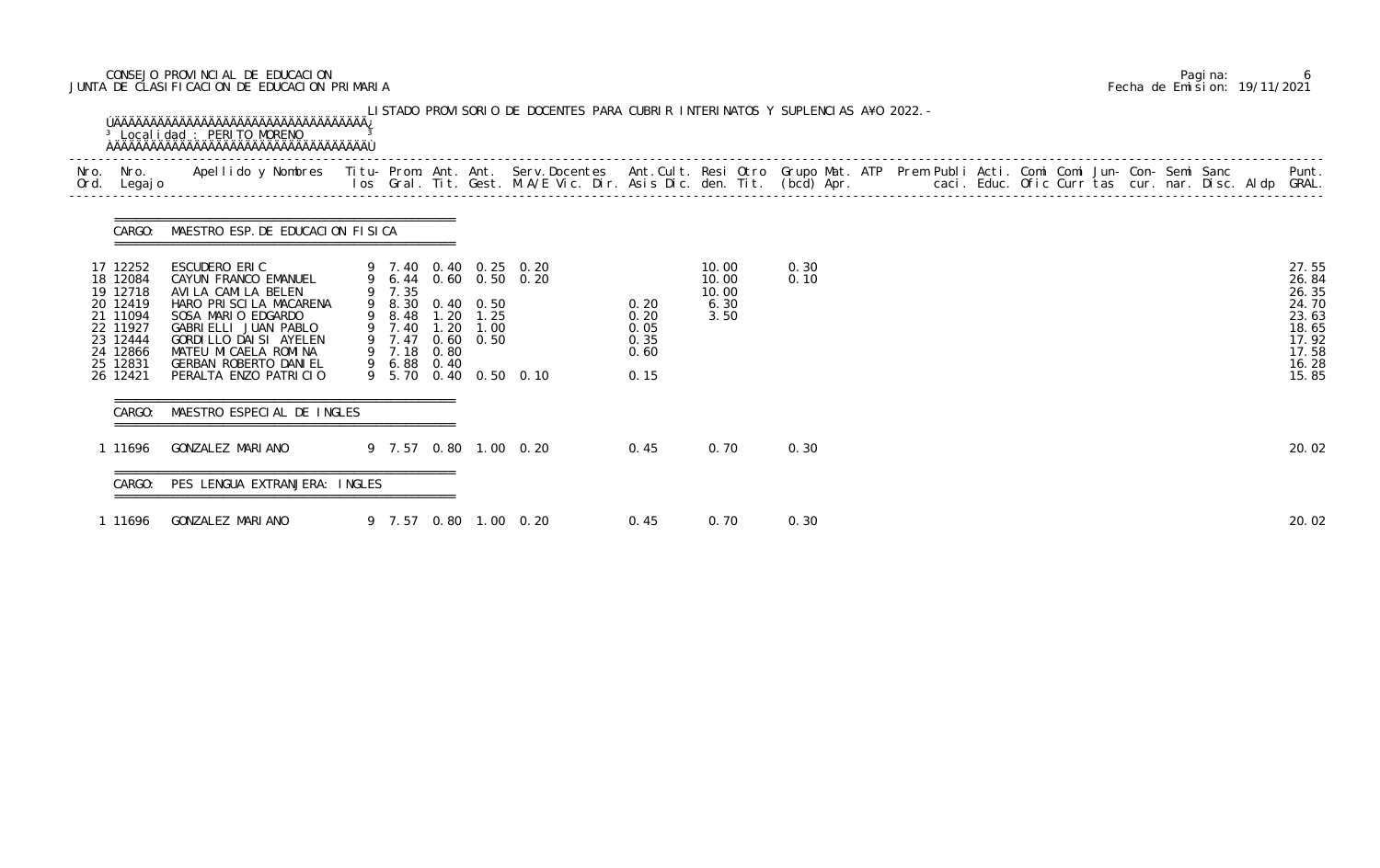# CONSEJO PROVINCIAL DE EDUCACION Pagina: 7 JUNTA DE CLASIFICACION DE EDUCACION PRIMARIA Fecha de Emision: 19/11/2021

| Nro.<br>Ord. | Nro.<br>Legaj o                                  | Apellido y Nombres Titu- Prom. Ant. Ant. Serv.Docentes Ant.Cult. Resi Otro Grupo Mat. ATP Prem Publi Acti. Comi Comi Jun- Con- Semi Sanc |   |                                     |                                  | los Gral. Tit. Gest. M.A/E Vic. Dir. Asis Dic. den. Tit. (bcd) Apr.      |                                                   |                        |                                                   |  |      |      |  | caci. Educ. Ofic Curr tas cur. nar. Disc. Aldp GRAL. |      | Punt.                                     |
|--------------|--------------------------------------------------|------------------------------------------------------------------------------------------------------------------------------------------|---|-------------------------------------|----------------------------------|--------------------------------------------------------------------------|---------------------------------------------------|------------------------|---------------------------------------------------|--|------|------|--|------------------------------------------------------|------|-------------------------------------------|
|              | CARGO:                                           | ASIST. MEDIOS A/C GAB. DE INFORMATICA                                                                                                    |   |                                     |                                  |                                                                          |                                                   |                        |                                                   |  |      |      |  |                                                      |      |                                           |
|              | 1 T 12<br>2 11282<br>3 9809<br>4 10414           | SANHUEZA ADRIANA MARGOT<br>AGUILA NOELIA DEL CARMEN<br>MENDOZA GUSTAVO SILVERIO<br>SAN MARTIN MARIELA JUDITH 3 7.60 1.80                 |   | $6\quad 8.35\quad 2.00$             |                                  | 9 8.12 3.00 3.00 3.00<br>6 6.70 2.40 1.00 0.60<br>2.50 1.80<br>1.50 0.70 | 3.00 1.70 10.00 6.00 3.00<br>1.05<br>1.20<br>0.10 | 7.00<br>10.00          | 10.00  1.50  0.90<br>2.70<br>0.90                 |  | 0.35 | 0.15 |  | 1.00                                                 | 3.00 | 51.32<br>33.15<br>31.55<br>25.60          |
|              | CARGO:                                           | =====================================<br>PES EDUCACION TECNOLOGICA                                                                       |   |                                     |                                  |                                                                          |                                                   |                        |                                                   |  |      |      |  |                                                      |      |                                           |
|              | 1 10454<br>2 8728                                | BRANDAN MARIA TERESA<br>ESPECHE ANDREA NIEVE DEL                                                                                         | 9 |                                     |                                  | 9 8.31 2.20 1.75 1.60<br>2.60 0.75 1.20                                  | 1.50                                              | 4.20                   | 5.60 2.00 2.40<br>1.80                            |  |      |      |  | 1.00                                                 |      | 34.36<br>20.55                            |
|              | CARGO:                                           | PES FORMACION ETICA Y CIUDADANA                                                                                                          |   |                                     |                                  |                                                                          |                                                   |                        |                                                   |  |      |      |  |                                                      |      |                                           |
|              | TN8546<br>2 T 72<br>3 T 12<br>4 10545<br>5 12452 | DEL CASTILLO VERONICA<br><b>GERBAN PEDRO RENE</b><br>CABEZAS SANDRA ISABEL<br>TREPPO MATIAS EMMANUEL<br>GARAY LETICIA ELISABETH          |   | 9 7.12 3.00 1.75<br>9 7.82<br>66.88 | $1.40\quad 2.00$<br>1, 20, 0, 25 | 9 9.78 3.00 2.00 2.00<br>9 8.40 3.00 1.75 2.80<br>1.60<br>1.10           | 3.00<br>3.00<br>1.10                              | 10.00<br>4.20<br>10.00 | 5.60 10.75 1.00<br>9.80 3.00 3.00<br>2.40<br>1.50 |  |      | 0.10 |  | 1.00<br>1.00                                         | 3.00 | 46.23<br>44.75<br>38.87<br>28.12<br>24.33 |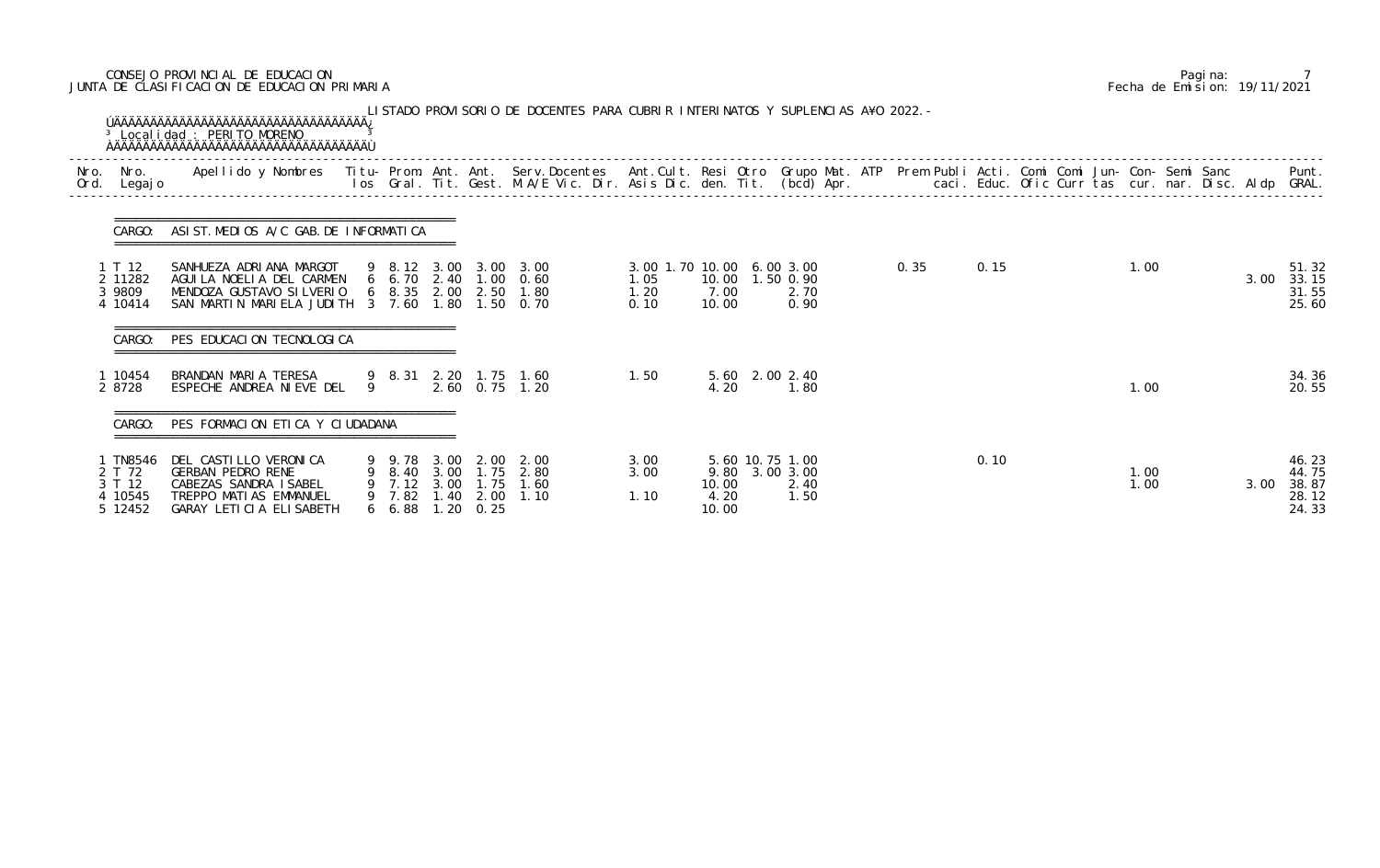# CONSEJO PROVINCIAL DE EDUCACION Pagina: 8 JUNTA DE CLASIFICACION DE EDUCACION PRIMARIA Fecha de Emision: 19/11/2021

|              |                                                                                                                                                                           | <sup>3</sup> Localidad : PERITO MORENO<br><b>AAAAAAAAAAAAAAAAAAAAAAAAAAAAAAAAAAAA</b>                                                                                                                                                                                                                                                                                                                                             |        |                                                                                                                                                |                                                                                                                              |                                                                                                                              | LISTADO PROVISORIO DE DOCENTES PARA CUBRIR INTERINATOS Y SUPLENCIAS A¥O 2022. -                                              |                                                                                                                                                             |                                                                                                                         |                                                                                                                                                      |                                                |                                                                                                      |                   |                                                                                                                              |  |                                              |                                                                                                                                              |
|--------------|---------------------------------------------------------------------------------------------------------------------------------------------------------------------------|-----------------------------------------------------------------------------------------------------------------------------------------------------------------------------------------------------------------------------------------------------------------------------------------------------------------------------------------------------------------------------------------------------------------------------------|--------|------------------------------------------------------------------------------------------------------------------------------------------------|------------------------------------------------------------------------------------------------------------------------------|------------------------------------------------------------------------------------------------------------------------------|------------------------------------------------------------------------------------------------------------------------------|-------------------------------------------------------------------------------------------------------------------------------------------------------------|-------------------------------------------------------------------------------------------------------------------------|------------------------------------------------------------------------------------------------------------------------------------------------------|------------------------------------------------|------------------------------------------------------------------------------------------------------|-------------------|------------------------------------------------------------------------------------------------------------------------------|--|----------------------------------------------|----------------------------------------------------------------------------------------------------------------------------------------------|
| Nro.<br>Ord. | Nro.<br>Legaj o                                                                                                                                                           | Apellido y Nombres - Titu- Prom. Ant. Ant. Serv.Docentes - Ant.Cult. Resi Otro Grupo Mat. ATP - Prem Publi Acti. Comi Comi Jun- Con- Semi Sanc                                                                                                                                                                                                                                                                                    |        |                                                                                                                                                |                                                                                                                              |                                                                                                                              | los Gral. Tit. Gest. M.A/E Vic. Dir. Asis Dic. den. Tit. (bcd) Apr.                                                          |                                                                                                                                                             |                                                                                                                         |                                                                                                                                                      | caci. Educ. Ofic Curr tas cur. nar. Disc. Aldp |                                                                                                      |                   |                                                                                                                              |  |                                              | Punt.<br>GRAL.                                                                                                                               |
|              | Modal i dad: ADULTOS                                                                                                                                                      |                                                                                                                                                                                                                                                                                                                                                                                                                                   |        |                                                                                                                                                |                                                                                                                              |                                                                                                                              |                                                                                                                              |                                                                                                                                                             |                                                                                                                         |                                                                                                                                                      |                                                |                                                                                                      |                   |                                                                                                                              |  |                                              |                                                                                                                                              |
|              | CARGO:                                                                                                                                                                    | MAESTRO DE SECCION ADULTOS                                                                                                                                                                                                                                                                                                                                                                                                        |        |                                                                                                                                                |                                                                                                                              |                                                                                                                              |                                                                                                                              |                                                                                                                                                             |                                                                                                                         |                                                                                                                                                      |                                                |                                                                                                      |                   |                                                                                                                              |  |                                              |                                                                                                                                              |
|              | 1 T 12<br>2 T 72<br>3 T 72<br><b>TAD 13</b><br>5 T 12<br>6 T 12<br>7 T 12<br>8 T 12<br>9 T 72<br>10 T 72<br>11 289<br>12 5258<br>13 T 12<br>14 T 12<br>15 T 72<br>16 T 12 | SANHUEZA ADRIANA MARGOT<br>MARIQUEO CARLOS ENRIQUE<br>PERALTA REINALDO HORACIO<br>GOMEZ FABIANA DEL VALLE<br>SANCHEZ BETTI NA MARI ELA<br>GARCIA NILDA DEL CARMEN<br>MARTINEZ MANUEL HUMBERTO<br>PAEZ RAMON ADRIAN<br>GONZALEZ CARMEN LETICIA<br>PEREZ MARIA CONSUELO<br>TEJADA JORGE EDUARDO<br>BENITEZ AIDA CAROLINA<br>RODRIGUEZ OMAR ALBERTO<br><b>GALEANO MARIELA</b><br>ERICHSEN FANNY FERNANDA<br>GARCIA CANIBANO VERONICA |        | 9 9.13<br>9 7.13<br>9 7.73<br>6.45<br>9 8.19<br>6.56<br>9.00<br>8.00<br>7.89<br>9.36<br>9 7.83<br>9 7.93<br>6.89<br>7.33<br>$9$ 7.12<br>9 7.48 | 3.00<br>3.00<br>3.00<br>3.00<br>3.00<br>3.00<br>3.00<br>2.80<br>3.00<br>3.00<br>3.00<br>3.00<br>3.00<br>3.00<br>3.00<br>3.00 | 3.00<br>3.00<br>3.00<br>3.00<br>2.75<br>3.00<br>3.00<br>1.75<br>2.50<br>1.75<br>3.00<br>3.00<br>3.00<br>2.75<br>2.75<br>2.50 | 3.00<br>3.00<br>3.00<br>2.20<br>2.00<br>3.00<br>3.00<br>1.80<br>3.00<br>1.40<br>3.00<br>3.00<br>3.00<br>2.00<br>2.20<br>2.10 | 3.00 1.70 10.00<br>3.00<br>3.00<br>1. 20 2. 50 0. 40 10. 00<br>2.90<br>3.00<br>3.00<br>1.75<br>3.00<br>0.15<br>3.00<br>3.00<br>3.00<br>3.00<br>3.00<br>2.80 | 10.00<br>10.00<br>10.00<br>10.00<br>10.00<br>9.10<br>7.70<br>8.40<br>10.00<br>10.00<br>10.00<br>10.00<br>10.00<br>10.00 | 6.003.00<br>3.00<br>3.00<br>3.00<br>2.75 3.00<br>2.50 3.00<br>3.00<br>3.50 2.40<br>3.00<br>3.75 2.30<br>3.00<br>3.00<br>3.00<br>3.00<br>3.00<br>3.00 | 0.35                                           | 0.15<br>0.40<br>0.10<br>0.10<br>0.60<br>0.40<br>0.05<br>0.10<br>0.05<br>0.20<br>0.05<br>0.30<br>0.35 |                   | 1.00<br>1.00<br>1.00<br>1.00<br>1.00<br>1.00<br>1.00<br>1.00<br>1.00<br>1.00<br>1.00<br>1.00<br>1.00<br>1.00<br>1.00<br>1.00 |  | 3.00<br>2.00<br>3.00<br>3.00<br>3.00<br>3.00 | 52.33<br>45.53<br>44.83<br>44.75<br>44.69<br>44.66<br>44.40<br>44.15<br>43.19<br>43.16<br>43.03<br>42.98<br>42.19<br>41.43<br>41.07<br>40.88 |
|              | 17 8826<br>18 T 12<br>19 T 12<br>20 T 12<br>21 T 72<br>22 9353<br>23 8725<br>24 8715<br>25 T 72                                                                           | HERNANDEZ SANDRA BETI ANA<br>ORME¥O SILVIA ROSANA<br>BLANCO ADRIANA PATRICIA<br>MESSINA ANGELICA DEL<br>MU¥OZ ANTONELLA<br>SERVIN NILDA DAMIANA<br>MANSILLA JUAN CLEMENTE<br>OCARANZA SONI A ALEJANDRA<br>VAZQUEZ TAMARA VANINA                                                                                                                                                                                                   | 9<br>9 | 9 8.34<br>8.08<br>8.08<br>7.47<br>8.01<br>7.52<br>6.75<br>7.33<br>9 7.59                                                                       | 2.40<br>3.00<br>3.00<br>2.20<br>2.20<br>2.80<br>3.00<br>2.40<br>2.20                                                         | 1.50<br>2.00<br>0. 75<br>. 50<br>1.25<br>. 50<br>1.50<br>1.75<br>0.75                                                        | 1.20<br>2.00<br>1.40<br>1.20<br>1.20<br>1.40<br>1. 40<br>1.20                                                                | 3.00<br>0.55<br>3.00<br>0.15<br>3.00<br>2.25<br>2.20<br>0.10                                                                                                | 10.00<br>10.00<br>10.00<br>10.00<br>10.00<br>8.40<br>8.40<br>8.40<br>10.00                                              | 1.80 0.70<br>3.00<br>2.10<br>2.10<br>1.80<br>1.80<br>1.80<br>2.10<br>1.80                                                                            |                                                | 0.10<br>0.05<br>0.10                                                                                 | $0.10 \quad 0.20$ | $\overline{0}$ .<br>1.00<br>1.00<br>1.00<br>1.00<br>1.00                                                                     |  | 3.00<br>3.00<br>2.00<br>3.00                 | 39.24<br>38.63<br>38.33<br>37.82<br>37.56<br>37.27<br>37.10<br>34.68<br>33.64                                                                |

|  | Pagi na: |                              |
|--|----------|------------------------------|
|  |          | Fecha de Emision: 19/11/2021 |